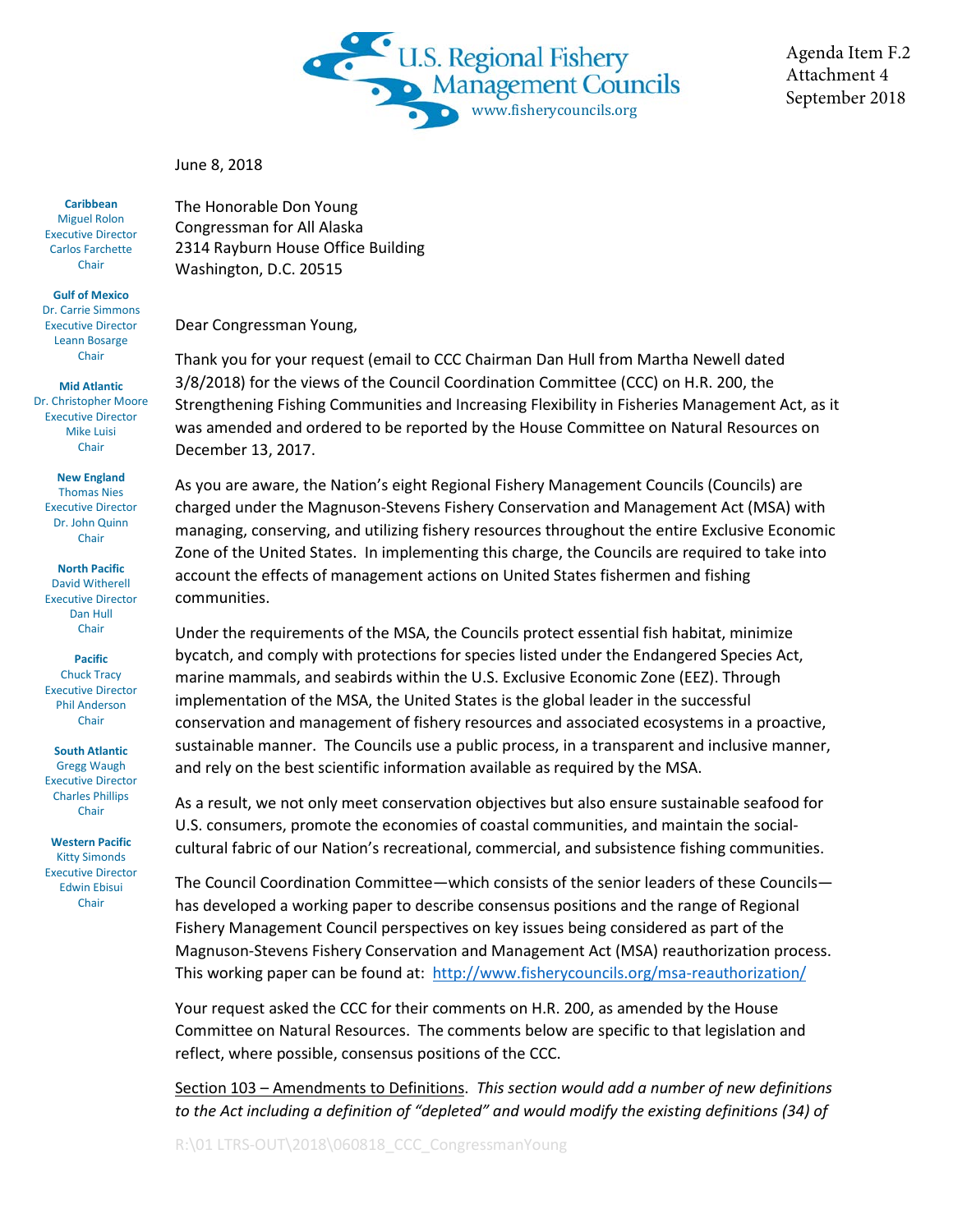

*"overfishing" and "overfished" to clarify that the definition for the term "overfishing" means "a rate or level of fishing mortality that jeopardizes the capacity of a fishery to produce maximum sustainable yield on a continuing basis." This section would also replace the term "overfished" with the term "depleted" throughout the Act and would require the Secretary when issuing the annual report on the status of fisheries note if a stock was "depleted" as a result of something other than fishing.*

The CCC believes that an alternative term could be useful for describing fisheries that are depleted as a result of non-fishing factors, unknown reasons, or a combination of fishing and other factors. The current MSY-based definition can be problematic when applied to data-limited fisheries or mixed-stock complexes. Furthermore, the term "overfished" can unfairly implicate fishermen for depleted conditions resulting from pollution, coastal development, offshore activities, natural ecosystem fluctuations, and other factors. Not all of the Councils agree that "depleted" is an appropriate term to replace "overfished" with. Some have noted that "depleted" has specific meanings in a number of other statutes, including the Endangered Species Act and the Marine Mammal Protection Act, and that care should be taken to avoid conflict or ambiguity if a change in terminology is implemented.

Section 202 – Process for Allocation Review for South Atlantic and Gulf of Mexico Mixed-Use Fisheries. *This section would have the National Academy of Sciences (NAS) conduct a study of the mixed-use fisheries of the South Atlantic and Gulf of Mexico to provide guidance to each of the applicable Councils (South Atlantic and Gulf of Mexico) on criteria that could be used for allocating fishing privileges, and other provisions. This section would require the applicable Councils (South Atlantic and Gulf of Mexico Councils) to perform – within 2 years – a review of allocations among the commercial and recreational sectors in all mixed-use fisheries within their jurisdiction and perform a similar review every 5 years thereafter. This section would require the Councils, in conducting the reviews, to consider in each allocation decision the conservation and socioeconomic benefits to the commercial fishing sector and the recreational fishing sector.*

This section only applies to the South Atlantic and Gulf of Mexico Councils and this represents a consensus of these two affected Councils. The South Atlantic Fishery Management Council, one of the two Councils required to take action under this provision, recently commented to Senator Graham on a similar provision in S. 1520, the Modernizing Recreational Fisheries Management Act of 2017. "The South Atlantic Council does not believe a National Academy of Sciences study of allocations is necessary because we have adequate guidance/procedures and it would be an unnecessary expenditure of limited National Marine Fisheries Service (NMFS) funding (estimated cost is about \$1M). The CCC worked with NMFS to define a process for looking at triggers that could be used to reevaluate allocations, and the CCC approved the criteria for initiating fishery allocation reviews at their May 2016 meeting. The recommendation from the CCC was that all Councils establish, within three years or as soon as practicable, the triggers that they are going to be using for allocation review.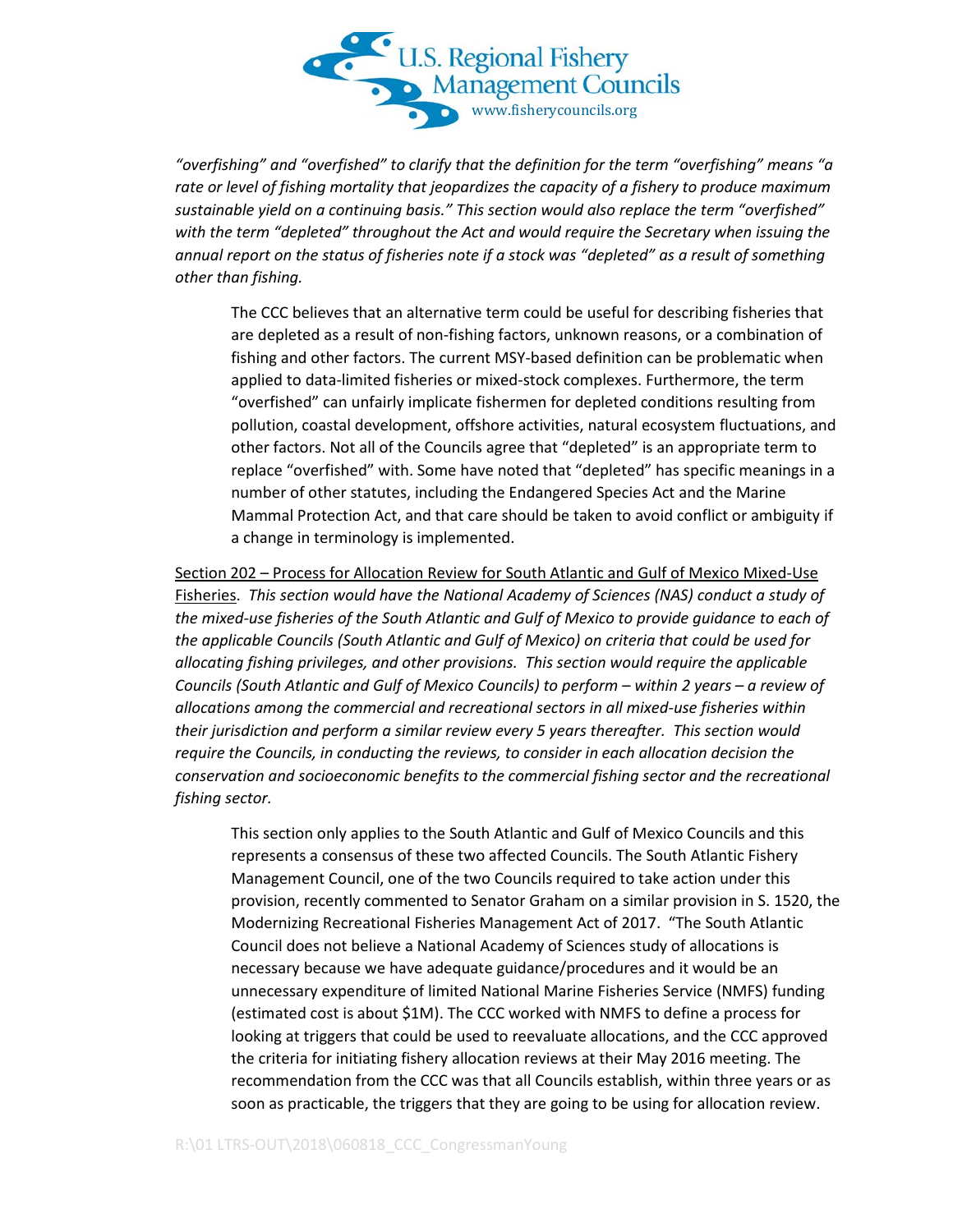

The South Atlantic Council will be working on this during 2018. The South Atlantic Council does not feel a legislated timeframe for review of allocations is necessary. The triggers identified will determine when a review is needed, and the Council concluded this was sufficient."

*Section 203 – Alternative Fishery Management Measures. This section would allow Councils to use alternative fishery management measures in a recreational fishery or for the recreational component of a mixed-use fishery including the use of extraction rates, fishing mortality targets, and harvest control rules in developing fishery management plans, plan amendments, or proposed regulations.*

Some Councils are currently using alternative fishery management measures for recreational fisheries (e.g., no in-season recreational closures, use multiple years of recreational catch to compare to the recreational ACL, etc.). However, some Councils feel specifying certain measures in statute would facilitate their application and reduce the risk that FMP amendments could be disapproved. The CCC believes that if alternative fishery management measures are used, the recreational fisheries should, and will, still be subject to the use of ACLs and associated accountability measures.

Section 204 – Modifications to the Annual Catch Limit Requirement. *The language in the amended bill would allow a Council, after notifying the Secretary, to maintain the current annual catch limit for a stock of fish until a peer-reviewed stock survey and stock assessment are conducted and the results are considered by the Council and its SSC for fisheries for which: the total allowable catch limit is 25 percent or more below the overfishing limit; a peerreviewed stock survey and stock assessment have not been performed during the preceding 5 years; and the stock is not subject to overfishing.* 

The CCC believes that further consideration of exemptions or alternatives to the existing ACL requirements for data-limited species could improve the Councils' ability to provide stability in setting harvest limits. The ad hoc methods sometimes used to establish ACLs for data-limited species often result in quotas that are less predictable, resulting in a loss of stability and yield in some of our most important fisheries. Collecting the necessary data is critical to moving from such ad hoc methods to more traditional assessment methods. While ACLs and AMs have been effective management tools for many fisheries, they may not be the best tools for managing incidental or small-scale, data-limited fisheries. In these situations, Councils should have discretion to determine alternative control mechanisms such as ecosystem-based fishery management approaches for data-limited stocks.

If an assessment has not been conducted during the preceding 5 years, it will be difficult to determine whether overfishing is occurring or not. Here is an example of where this could work: If overfishing is defined as exceeding the OFL, as allowed by the NSGs, then this determination can be made by comparing catch to an OFL. That assumes an OFL is defined, which may not be the case if an assessment has not ever been conducted. The proposed language does not require that catches be less than the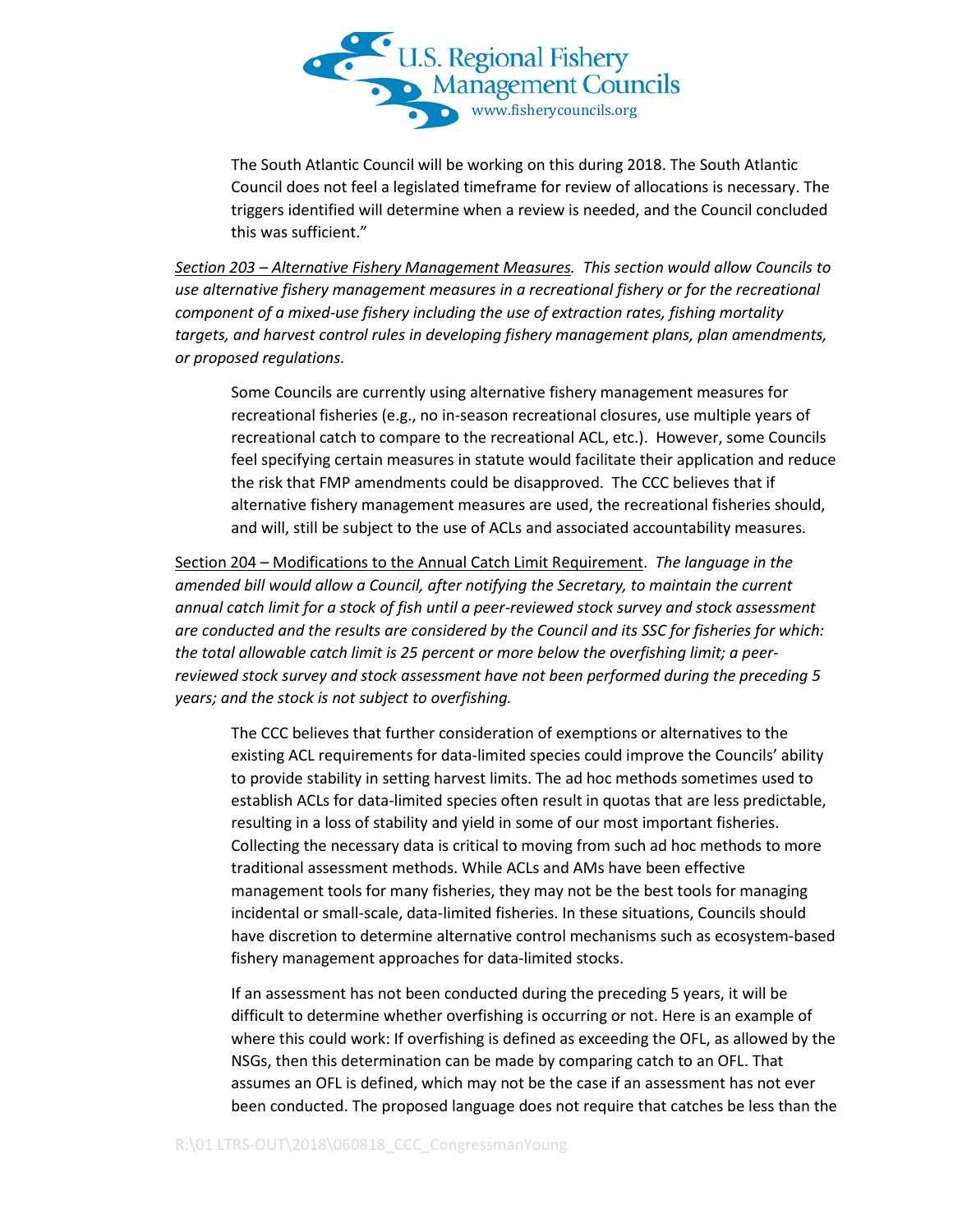

ACL or ABC. It would be possible for catches to be above the ABC (perhaps even above the OFL, depending how overfishing is defined in the FMP), and yet the provisions of this section could be invoked. Additional language should be added to clarify that any catch would need to be less than the OFL. Here is an example of where this would not work: If overfishing is defined as exceeding FMSY, then overfishing will be unknown and this provision cannot be invoked. Or – since NMFS defaults to the last determination when overfishing cannot be determined, this may mean this cannot be invoked if overfishing was occurring before the most recent five-year period.

Section 205 – Limitation on Future Catch Share Programs. *This section would define the term "catch share" and create a pilot program for four Councils - the New England, Mid-Atlantic, South Atlantic, and Gulf of Mexico Councils - which would prohibit those Councils from submitting or implementing any new catch share program unless the final program has been approved in a referendum by a majority of the permit holders eligible to participate in the fishery. This section would clarify that for multispecies permits in the Gulf of Mexico, any permit holder with landings within the last five years from within the sector being considered for the catch share program and who is still active in the fishery shall be eligible to participate in the referendum. This section would allow the Secretary, at the request of the New England Council, to include crew members who derive a significant portion of their livelihood from fishing to participate in a referendum for any fishery within that Council's jurisdiction. This section would also require that prior to the referendum, the Secretary must provide all eligible permit holders with a copy of the proposed program, an estimate of the costs of the program (including the costs to participants), an estimate of the amount of fish or percentage of the quota each permit holder would be allocated, and information on the schedule, procedures and eligibility criteria for the referendum.* 

The CCC believes that Councils should maintain the maximum flexibility possible to develop effective management tools, including catch share programs. Adding excessive requirements for conducting a referendum is likely to increase the administrative burden for the Councils and may reduce the Councils' ability to implement the appropriate management program for their fisheries that could include modification of existing catch share measures or new catch share measures.

Catch shares are a management tool that should be available to the Councils, but the design, timing, and development should be left to individual Councils if they choose to use this tool for a specific fishery.

Section 208 – Recreational Fishing Data. *The provision in the amended H.R. 200 would require the Secretary establish partnerships with States to develop best practices for implementation of State recreational fisheries programs to improve the timeliness and quality of recreational data, and to develop guidance, in cooperation with the States, that detail best practices for administering State programs.*

Section 208 specifically amends MSA Section 401(g), with respect to paragraph 2. Under paragraph 2, the Secretary can exempt from the federal registration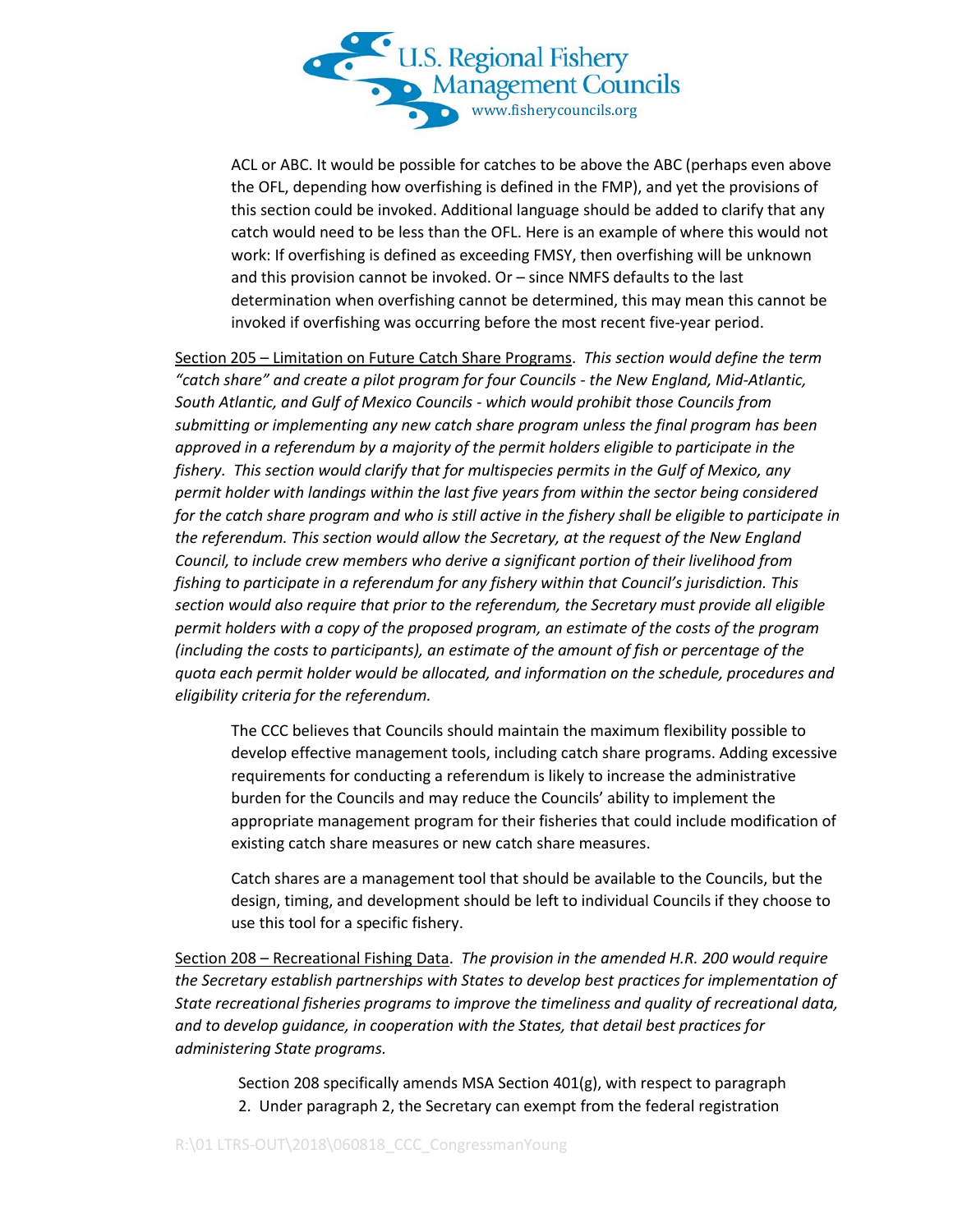

program fishermen from a given State, but only if the Secretary determines the State registration and data collection program is suitable for use in conservation and management. The way we interpret the wording, the draft legislation requires the Secretary develop guidance (in cooperation with the States) that details best practices for State programs, so that the information from State programs can be determined to meet the threshold for use in conservation and management of recreational fisheries, and thus allow the state to be exempted from the federal registration program. If the States work with NMFS to meet the best practices, then the resulting data should be useful for meeting the Councils' needs.

The CCC also interprets the intent of Section 208 is to encourage States to work on approaches that supplement MRIP to improve timeliness and accuracy of recreational catch estimates. The CCC believes MRIP was not designed to provide data for inseason annual catch limit (ACL) management. The current MRIP methodology cannot be modified nor can sufficient funding be provided such that in-season ACL management will work using MRIP. The CCC believes alternative methods (e.g., state electronic logbook programs, federal for-hire electronic logbook programs, and electronic logbook programs for private recreational anglers) should be fully implemented where they are available and developed, then evaluated where they do not yet exist but could address identified needs. Once evaluated, MRIP should work to quickly certify these alternative methods for use in monitoring recreational catches. The wording in Section 208 would encourage States to work on approaches that supplement MRIP to improve timeliness and accuracy of recreational catch estimates.

There does not appear to be a plan for the systematic collection of the necessary biological data from recreational fisheries for use in stock assessments (size, age, and reproductive data) in many Gulf and East Coast Regions. Stock assessment data would be greatly improved, as would the assessment results, if NMFS would immediately prepare a written plan for each region and coordinate across regions to address species as they move from one region to another due to changes in the environment. The CCC believes additional funding is required for successful implementation of such a data collection program.

The CCC believes more timely and accurate catch estimates are more likely to be accepted by the recreational community if they are providing the data through logbook programs, which will go a long way to improve stock assessments, improve voluntary compliance, and improve accountability within the recreational fishing community.

Section 301 – Healthy Fisheries Through Better Science. *This section would add a definition of "stock assessment" to the Act and would require the Secretary to develop and publish in the Federal Register a plan to conduct stock assessments for all stocks of fish under a fishery management plan and use the same schedule as is already required for the strategic plan. The plan must establish a schedule for updating stock assessments – for each stock of fish for which a stock assessment has already been conducted - that is reasonable based on the biology and*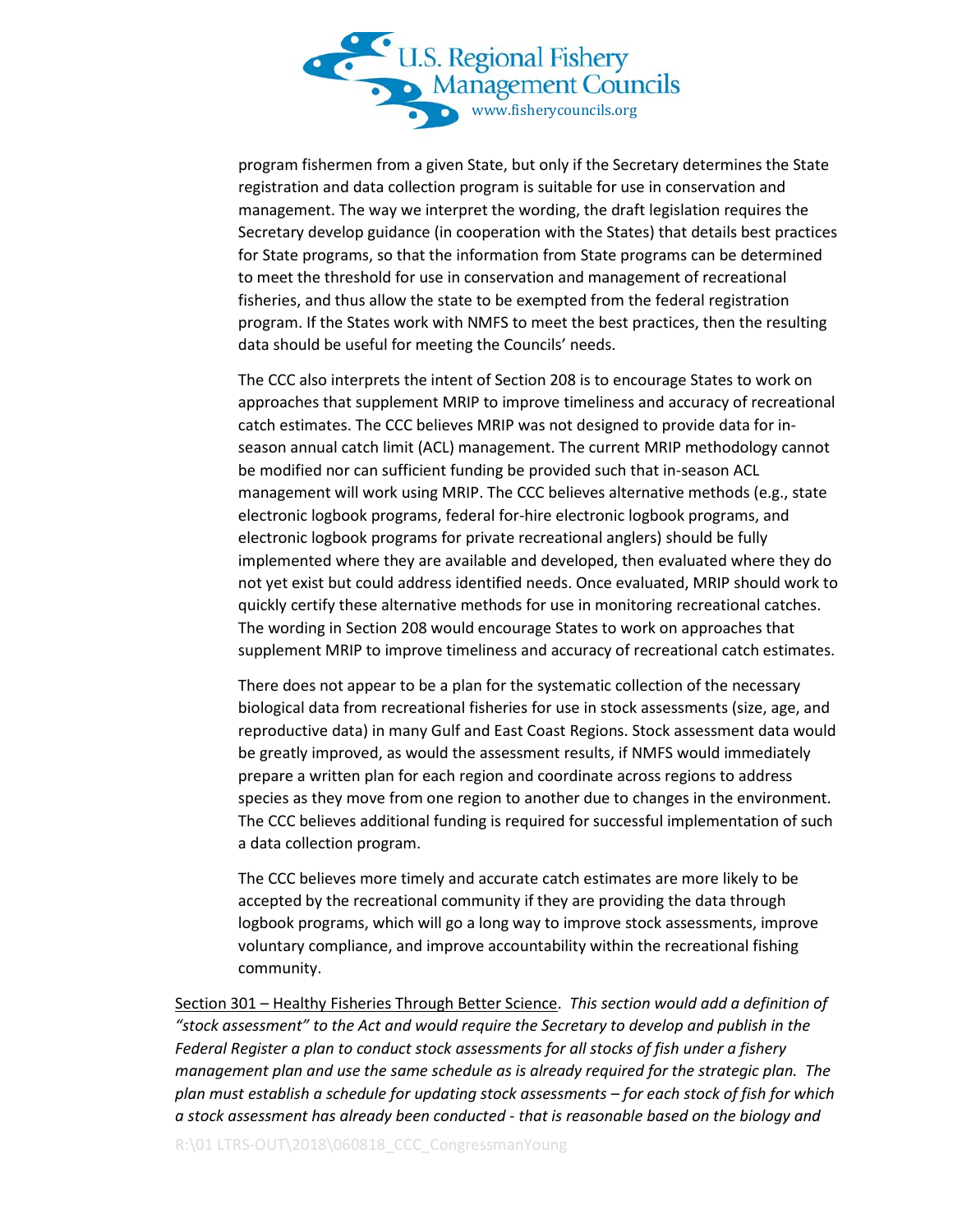

*characteristics of the stock. Subject to the availability of appropriations, these new stock assessments or update of the most recent stock assessment must be completed every five years or within a time period specified and justified by the Secretary.*

The CCC believes that stock assessments provide the fundamental information necessary to successfully manage sustainable fisheries. As such, the CCC believes that it would be beneficial for the MSA to include a requirement for the Secretary to develop a comprehensive plan and schedule to address stock assessment needs on a national basis. The CCC strongly believes assessment priorities should be based on priorities identified by the Councils who work cooperatively with NMFS to develop priorities. Increasing stock assessment frequencies and improving stock assessment methods to reduce the uncertainty in setting harvest limits and achieving management objectives will also improve the ability of Councils to establish scientifically-based ACLs, including for those fisheries that are currently considered data limited.

In addition, the CCC believes that baseline funding for sustainable management such as at-sea surveys of fish populations are the "bread and butter" of sustainable management that is the hallmark of U.S. fisheries under the MSA. Reducing stock assessment funds will reduce harvests by U.S. fishermen, which will increase imports of foreign seafood. Increasing stock assessment funding is the best investment an administration can make in U.S. fisheries.

The CCC notes that the language requires stock assessments for all stocks of fish under a fishery management plan and would require the Secretary to complete initial stock assessments of all unassessed stocks (NOAA Fisheries reports on the status of 474 stocks and stock complexes; of the 474, 157 have an unknown overfishing status and 239 have an unknown overfished status) within 3 years. While the provision does allow the Secretary some flexibility in meeting these requirements, this provision could require significant new financial resources or require changes to existing stock assessment schedules which could impact future fishery management decisions by Councils.

Section 302 – Transparency and Public Process. *This section would require that each Council, to the extent practicable, provide a Webcast, an audio recording, or a live broadcast of each Council meeting and for the Council Coordination Committee meetings. In addition, the bill would require audio, video, searchable audio or written transcript for each Council and SSC meeting on the Council's website not more than 30 days after the conclusion of the meeting.* 

The CCC believes that a transparent public process is critical to maintaining public trust, so that decisions of the Council and the SSC are clearly documented. This need can be met in a variety of ways, such as by webcasting meetings, audio recording of meetings, or detailed minutes of meeting discussions. However, budget problems are very real, and written transcripts are costly. Video recordings of large meetings may not add substantive content, as they will not capture presentations and motions, which are the most critical visual aspects of meetings. Streaming video may also degrade the quality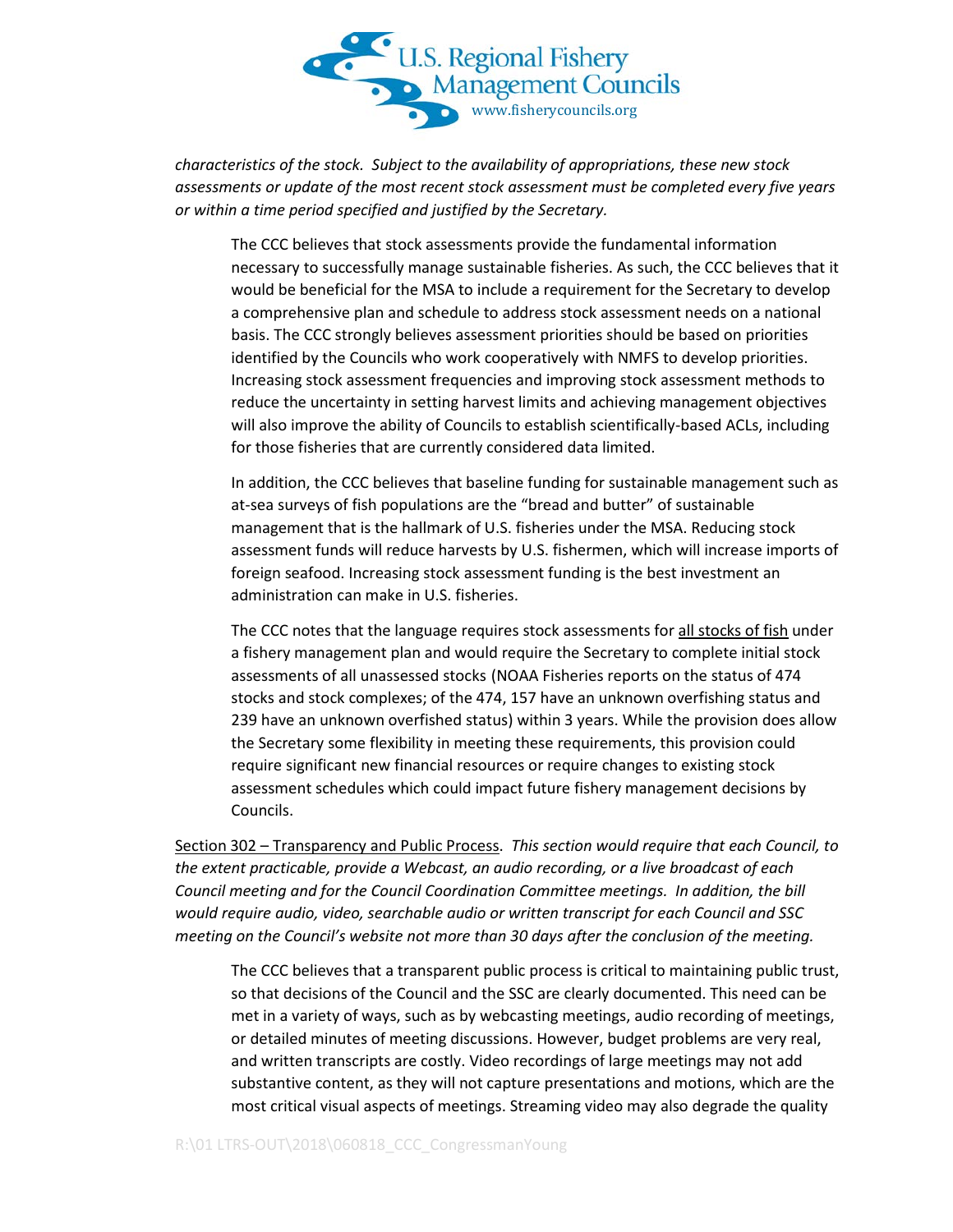

of webcast audio. While the technology for webcasts is rapidly evolving, live broadcasts generally require strong Internet connections to be effective. In the context of Council meetings, which are often held in remote locations near fishing ports, the Councils have little ability to predict or control the quality and cost of the Internet connection. Consequently, requiring the use of webcasts "to the extent practicable" will allow Councils to achieve greater transparency within budget and operational constraints.

The CCC notes that "to the extent practicable" is only listed in section (G)(i). The Councils' work would be clarified if this language was also added to section (G)(ii).

*In addition, this section would require that each fishery management plan, plan amendment, or proposed regulation contain a fishery impact statement to assess, specify, and analyze the likely effects and impacts of the proposed action on the quality of the human environment.* 

Fishery management involves fairly rapid cycles of adaptive management in which information about changing conditions is addressed through adjustments to the management program and regulations. The necessity for National Environmental Policy Act (NEPA) analysis of these actions results in requirements that duplicate those in the Magnuson-Stevens Act (MSA) and other applicable law, including additional comment periods that delay implementation of these actions, which were developed through the open and transparent MSA process. Ensuring NEPA compliance for marine fishery management actions has been costly and time-consuming for Council and NMFS staff and has limited the Councils' abilities to pursue other regulatory activities. An expanded FIS is duplicative to the analytical requirements of NEPA and the regulatory impact reviews that we already do. In addition, the CCC notes that there have been instances where compliance with NEPA has hindered adequate compliance with MSA in terms of providing comprehensive analysis to Councils prior to their taking final action due to the difficulty and time required to complete NEPA analyses. Although the 2007 MSA reauthorization attempted to align the requirements of the two laws more closely through the addition of Section 304(i), the CCC does not believe what has been called for in the Act has been accomplished.

*The intent of this provision appears to require Councils to include all relevant requirements of the National Environmental Policy Act of 1969 into the Council's review of fishery conservation and management actions under the MSA.*

Previous versions of this legislation included the phrase "Actions taken in accordance with this section are deemed to fulfill the requirements of the National Environmental Policy Act of 1969 (42 U.S.C. 4321 et seq.) and all related implementing regulations.'' Without this phrase, the provision appears to require significant new work for the Councils without any benefit in streamlining the current process. It is unclear whether this omission was intentional or a drafting error.

Section 303 – Flexibility in Rebuilding Fish Stocks. *This section would remove the term "possible" and replace it with "practicable" in the requirement in section 304 of the Act that a rebuilding period "be as short as possible". This section would remove the language requiring a*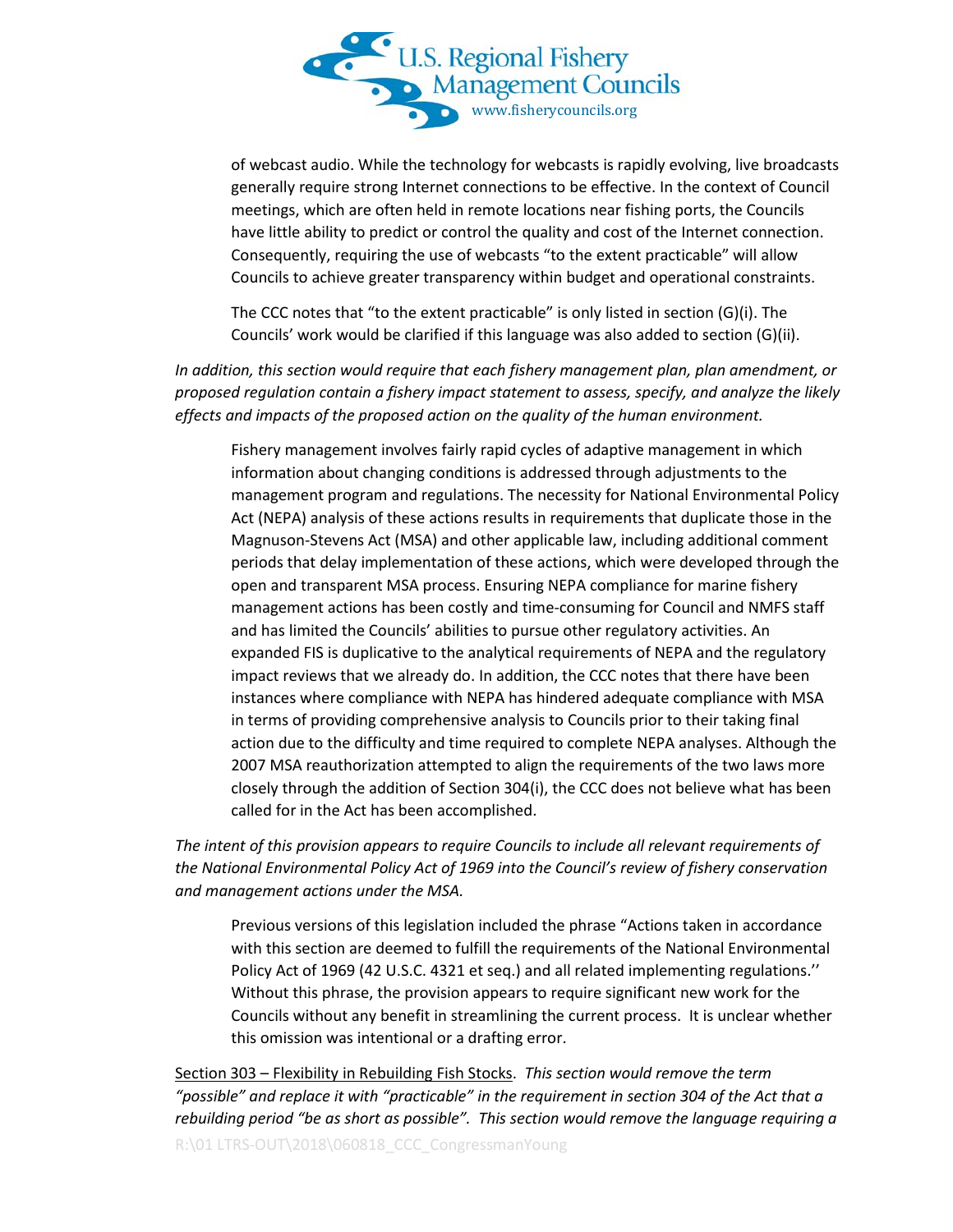

*10-year time frame for rebuilding overfished/depleted fisheries and replace it with a requirement that the rebuilding timeframe be the time it would take for the fishery to rebuild without any fishing occurring plus one mean generation time except in the case that: the biology of the stock, other environmental conditions, or other listed exemptions. This section would allow a fishery management plan for any fishery that is considered overfished/depleted to use alternative rebuilding strategies including harvest control rules and fishing mortality rate targets. This section would allow a Council to terminate any rebuilding plan for a fishery that was initially determined to be overfished/depleted and then found not to be overfished/depleted within two years or within 90 days after the completion of the next stock assessment. Finally, current law allows the Secretary to implement emergency interim measures for fisheries in which overfishing is taking place.*

In general, the CCC believes that the addition of measures that would increase flexibility with respect to stock rebuilding for certain types of fisheries would improve the ability of Councils to achieve management objectives. We acknowledge that rebuilding often comes with necessary and unavoidable social and economic consequences, but we believe that targeted changes to the law, such as replacing the 10-year timeframe for rebuilding with the Tmin+1 mean generation formula, would enable the development of rebuilding plans that more effectively address the biological imperative to rebuild overfished stocks while mitigating the social and economic impacts. While the Councils support targeted changes, there is no consensus on specific changes. Any exceptions to rebuilding requirements should be limited in scope and carefully defined. Ideally, such exceptions would be codified in the MSA and/or through guidance regarding applicable circumstances in National Standard guidelines.

The CCC does not believe that a simple word change from "possible" to "practicable" will solve commonly perceived limits to flexibility in specifying time periods for rebuilding programs, a flexibility we believe currently exists within Magnuson intent to account for important social and economic impacts to communities when reducing catches in a rational stock rebuilding plan. The CCC believes that the intent of the existing standard for rebuilding should be clarified to guide that in determining the 'short as possible' time period for rebuilding, Councils should consider the conservation risk to the stock, uncertainties in scientific information, and the needs of fishing communities. Careful analysis of these factors must be conducted and documented, so that selection of timeframe targets will result in a high probability of rebuilding while mitigating adverse social and economic impacts and promoting sustained participation of fishing communities throughout the rebuilding process. In these decisions, considerations for short-term social and economic impacts should not come at a disproportionate cost to the long-term conservation needs of the stocks or long-term social, economic, and ecological gains*.*

Section 304 – Exempted Fishing Permits. *This section would require the Secretary, prior to an exempted fishing permit to be approved or issued, to: direct a joint peer review of the EFP application by the appropriate regional fisheries science center and State marine fisheries*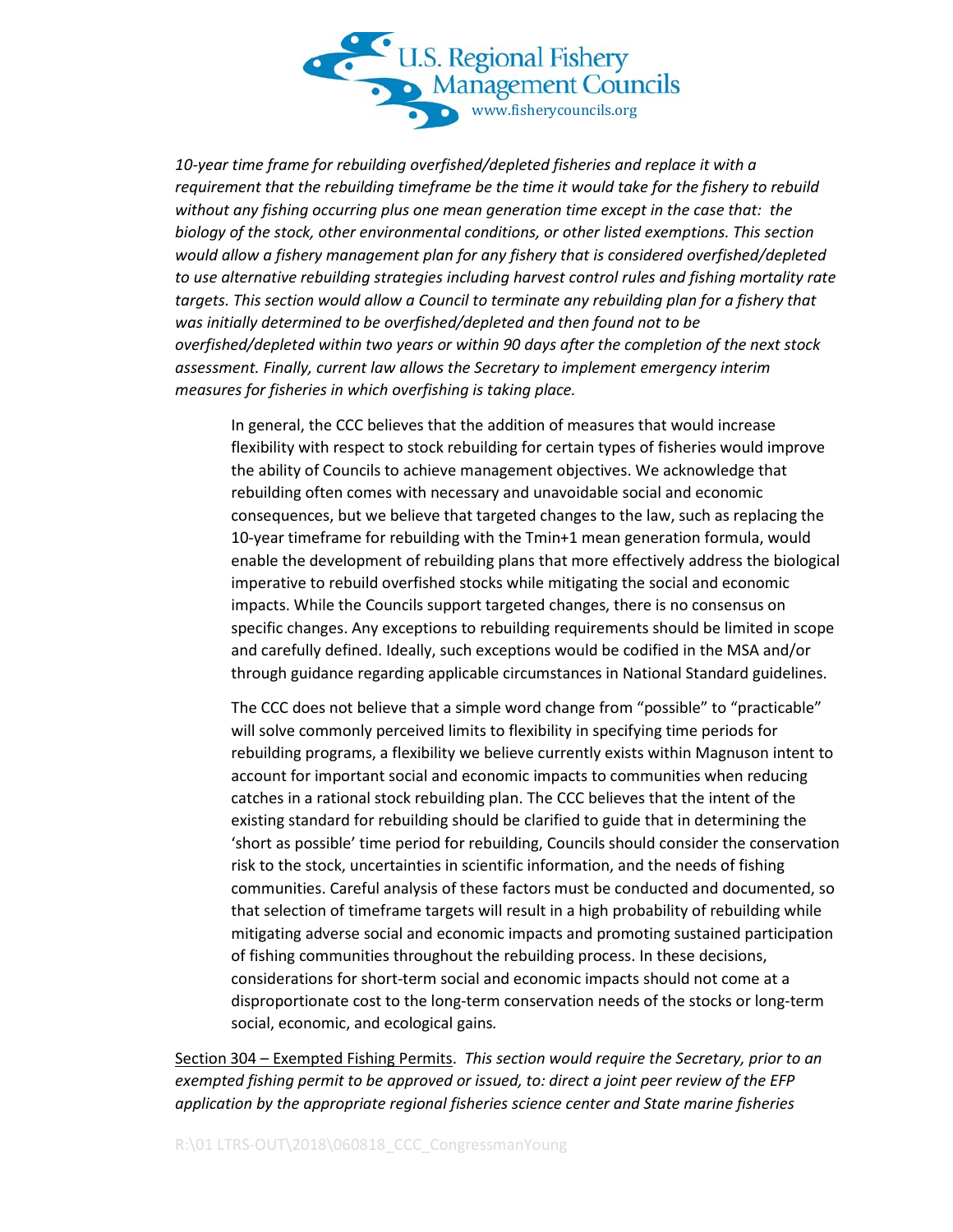

*commission; certify that the Council or federal agency has determined that the fishing activity to be conducted under the EFP will not negatively impact any conservation or management objectives in existing FMPs; certify the Council or federal agency has determined that the social and economic impacts and loss of fishing opportunities on all participants in each sector of the fishery will be minimal; certify the Council or federal agency has determined that the information collected under the EFP will have a positive and direct impact on conservation and management; and certify that the Council or federal agency has determined the Governor of each coastal state potentially impacted by the EFP has been consulted on the fishing activity to be conducted under the EFP. This section would prohibit any EFP that establishes a limited access system or establishes a catch share program.*

The CCC believes that exempted fishing permits (EFPs) are an extremely important and useful mechanism to conduct scientific research or experimental management approaches. For example, EFPs have been used in different regions of the U.S. to conduct surveys, test monitoring devices under field conditions, investigate invasive species, and develop fishing gear that reduces bycatch and reduces impacts on habitat and protected species. These studies are frequently done by the fishing community at no cost to the public and have provided enormous benefits to the conservation and management of marine resources and habitats.

The CCC believes that the existing regulations already provide a good framework for developing regional processes for issuing and reviewing EFPs. The EFP applications undergo a regional scientific review and are evaluated through a public process by the respective regional Councils. The public and affected states have opportunities to comment to NMFS and the Councils during this process. Any new requirements for the EFP process, such as additional social and economic analysis or further consultation with the state governors, would greatly reduce the ability to get EFPs developed and approved in a timely manner.

In addition, the CCC believes that multi-year EFPs provide the necessary flexibility to scientifically test gear across different years and seasons. New regulations that limit EFPs to a 12-month period will restrict the type and quality of research that can be done, thus limiting the usefulness of the data collected.

Section 307 – Ensuring Consistent Management for Fisheries Throughout Their Range. *This section would clarify that the Magnuson-Stevens Fishery Conservation and Management Act would be the controlling fishery management authority in the case of any conflict within a national marine sanctuary or an area designated under the Antiquities Act of 1906. In addition, this section would require that if any restrictions on the management of fish in the exclusive economic zone are required to implement a recovery plan under the Endangered Species Act, the restrictions would be implemented under the authorities, processes, and timelines of the Magnuson-Stevens Fishery Conservation and Management Act.*

The CCC believes that all federal fishery regulations should be promulgated under the Council or Secretarial process established under MSA section 302 to ensure rational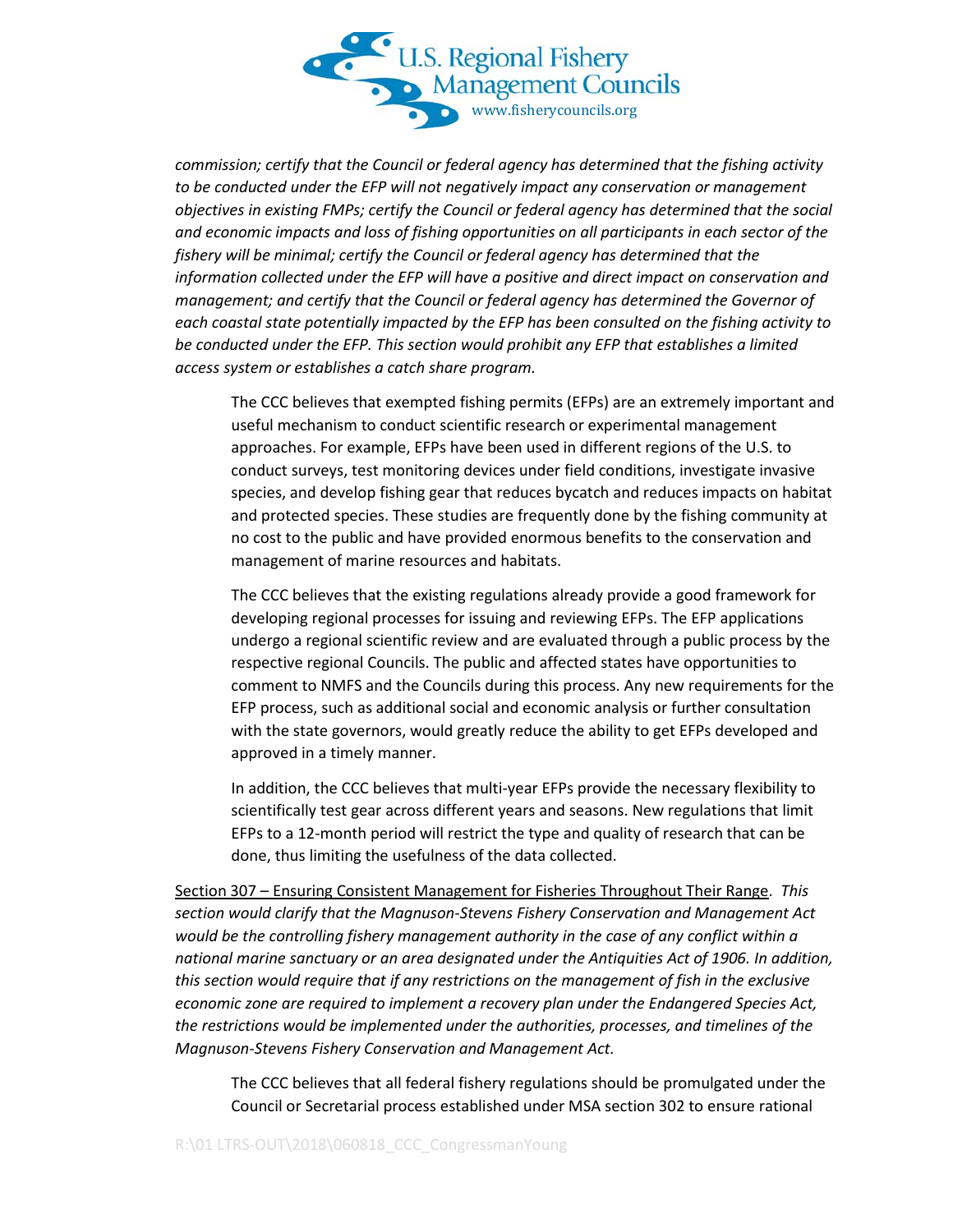

management of our fishery resources throughout their range. Under the MSA, the Councils are charged with managing, conserving, and utilizing the Nation's fishery resources as well as protecting essential fishery habitat, minimizing bycatch, and protecting listed species within the United States Exclusive Economic Zone. This is done through a transparent public process that requires decisions to be based on the best scientific information available. This time-tested approach has made U.S. fisheries management highly successful and admired throughout the world.

If changes to Council-managed fisheries (for example changes to the level, timing, method, allowable gear, or areas for harvesting management unit species) are required under other statutory authorities such as the Antiquities Act of 1906, the Endangered Species Act of 1973, the Marine Mammal Protection Act of 1972, or the National Marine Sanctuaries Act of 1972 (NMSA), such restrictions or modifications to those fisheries should be debated and developed under the existing MSA process, unless a Council cedes this responsibility to another process. In addition, all actions by the Councils are currently subject to review by the Secretary of Commerce to determine consistency with MSA and all other applicable laws. This current review ensures that Council actions – including those that could be made as a result of requirements of other statutes – will continue to be consistent with all relevant laws. Making modifications to fisheries through the MSA process would ensure a transparent, public, and science-based process. When fishery restrictions are put in place through other statutes, the fishing industry and stakeholders are often not consulted, analyses of impacts to fishery-dependent communities are not considered, and regulations are either duplicative, unenforceable, or contradictory.

Examples are as follows:

Measures to implement the MMPA False Killer Whale Take Reduction Plan modified gear requirements and fishing areas for a fishery that is otherwise sustainablymanaged under the MSA. Modification of the longline exclusion zone originally established under the Western Pacific Council process was done through MSA section 305(d) (pertaining to responsibility of the Secretary), circumventing the process established under MSA section 302.

The establishment of Marine National Monuments mandated fishery management regulations through Executive Order without the chance for public discussion and transparency in the process. The resulting regulations, therefore, are required by the Council to be completed but does not allow for a science-based process or consultation with stakeholders that are important to the Council process and MSA.

The legislation also contains a number of region or fishery-specific provisions which the CCC has not taken a position. For specific comments on those provisions, we suggest contacting the appropriate Council for their views.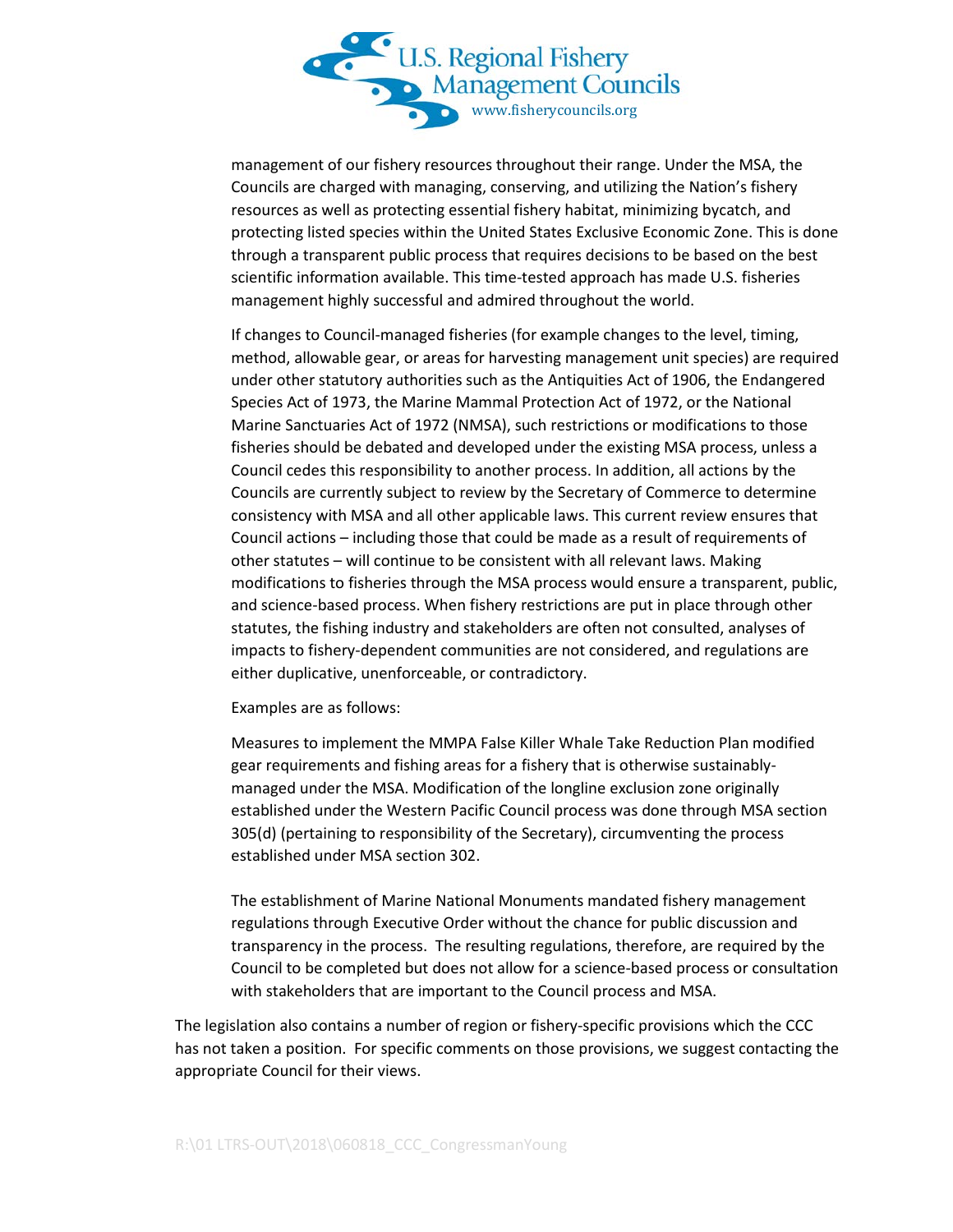

Finally, the CCC believes that the following general tenets should be considered relative to any change in the MSA, in order for the Councils to fulfill their responsibilities:

• Avoid across the board mandates intended to address a problem in one region that could negatively affect other regions. Modifications to the Act should be national in scope with reasonable flexibility to address region-specific issues to ensure that all regions are operating within the same conservation and management policy framework. Modifications to the Act that are specific to one region or one Council should be carefully considered so that they do not undermine this national policy framework or the operations of other regions and Councils.

• Legislation should allow for flexibility in achieving conservation objectives, but be specific enough to avoid lengthy, complex implementing regulations or "guidelines".

• Legislation should be in the form of intended outcomes, rather than prescriptive management or scientific parameters.

• Legislation should avoid unrealistic/expensive analytical mandates relative to implementing fishery management actions.

• Legislation should avoid constraints that limit the flexibility of Councils and NMFS to respond to changing climates and shifting ecosystems.

• Avoid unfunded mandates, and/or ensure that Councils and NMFS have the resources to respond to provisions of legislation.

• Preservation and enhancement of stock assessments and surveys should be among the highest priorities when considering any changes to the Act.

Thank you for the opportunity to provide comments on this important legislation.

Sincerely,

Dan Hul

Dan Hull, Chair North Pacific Fishery Management Council

Phil Anderson, Chair Pacific Fishery Management Council

laba. hhid.

Edwin Ebisui, Jr., Chair Western Pacific Fishery Management Council

Carlos Farchette, Chair Caribbean Fishery Management Council